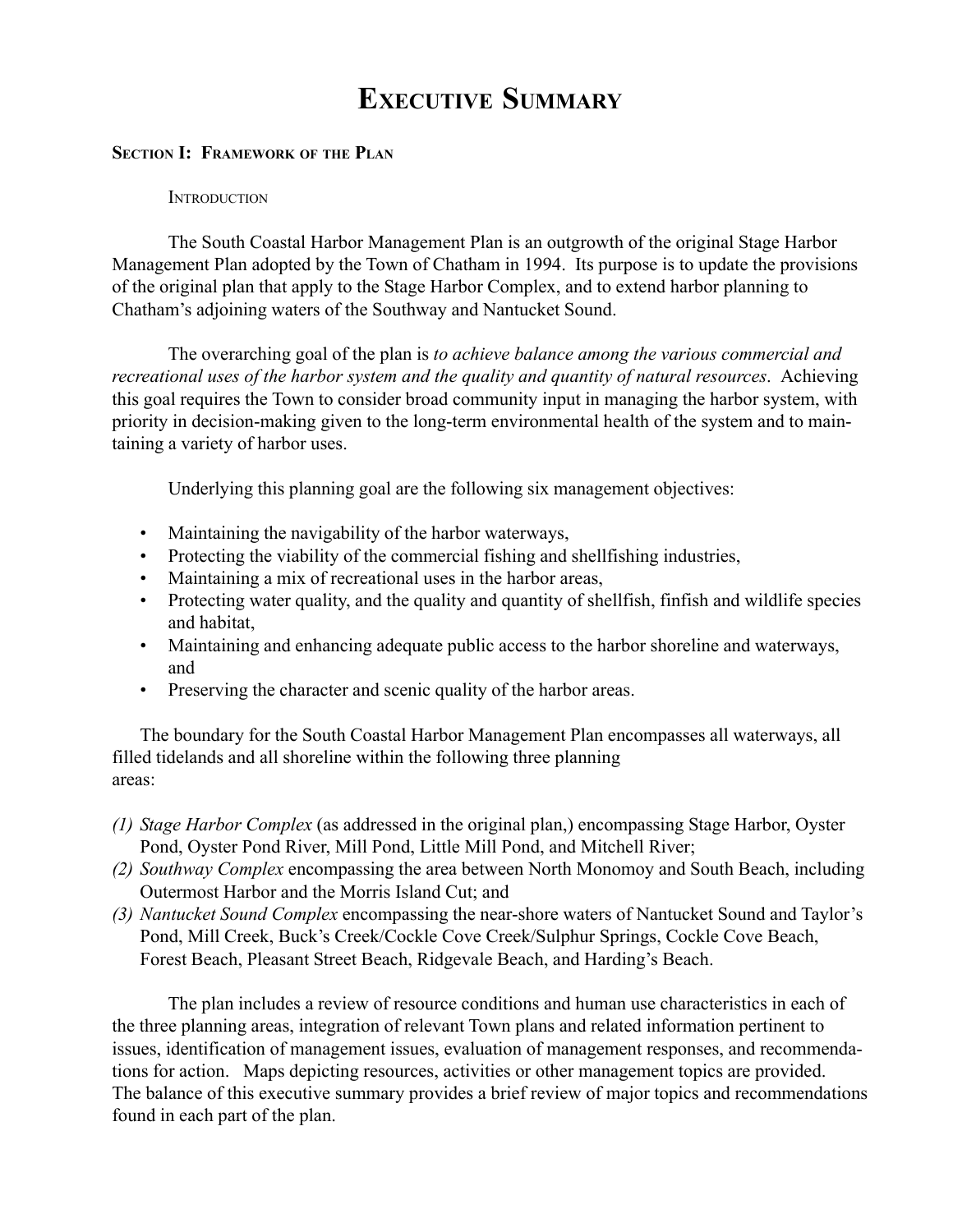# TOWN LANDINGS AND ACCESS POINTS

Town landings and access points in the Stage Harbor Complex are heavily used for a variety of purposes, resulting in landside and waterside congestion and impacts. The Town's management of town landings and access points will continue to be guided by the following policies:

- Landings will continue to be accessible to all legal uses to the maximum extent possible, in balance with resource protection. The use of landings by one user group should not preclude fair and equal use by another user group.
- Town landings function as gateways to the Town's waterways. Managing the capacity of landside access points is one of the Town's most effective ways of controlling the amount of activity on Chatham's waterways. The finite amount of parking available at town access points serves to limit the number of boats that can safely access the waterways from these locations at any one time.
- Town policies and practices for issuing permits for moorings that are accessed from town landings must consider landside impacts of overburdened parking, public safety, congestion at town landings, and spill-over parking onto local streets.
- Recognizing the continuing importance of town access points for commercial and recreational uses the Town will identify and evaluate new opportunities for facilitating access to the Stage Harbor Complex.

- 1. Continue a high level of municipal investment in the acquisition, improvement, maintenance, and management of town landings, access points and associated facilities.
- 2. Develop a public education program to inform resident and transient boaters about the opportunities, facilities, and regulations associated with various landings and access points. The campaign may include outreach to local media, printed materials and improved and coordinated signs at access points.
- 3. Develop a parking plan that addresses the vehicular access issues unique to each landing.
- 4. Secure permanent public use and access to Bridge Street landing, if possible.
- 5. Develop and implement a plan to locate permanent or seasonal public restrooms at heavily used landings and access points.
- 6. Identify all access points that may not be governed by the Town's existing regulations for landings and water dependent properties and address the need to clarify regulatory oversight at these locations. Evaluate the potential for seeking town landing designation for commonly used access points that are not currently so designated, including Stage Harbor Point, Morris Island Road, and Water Street.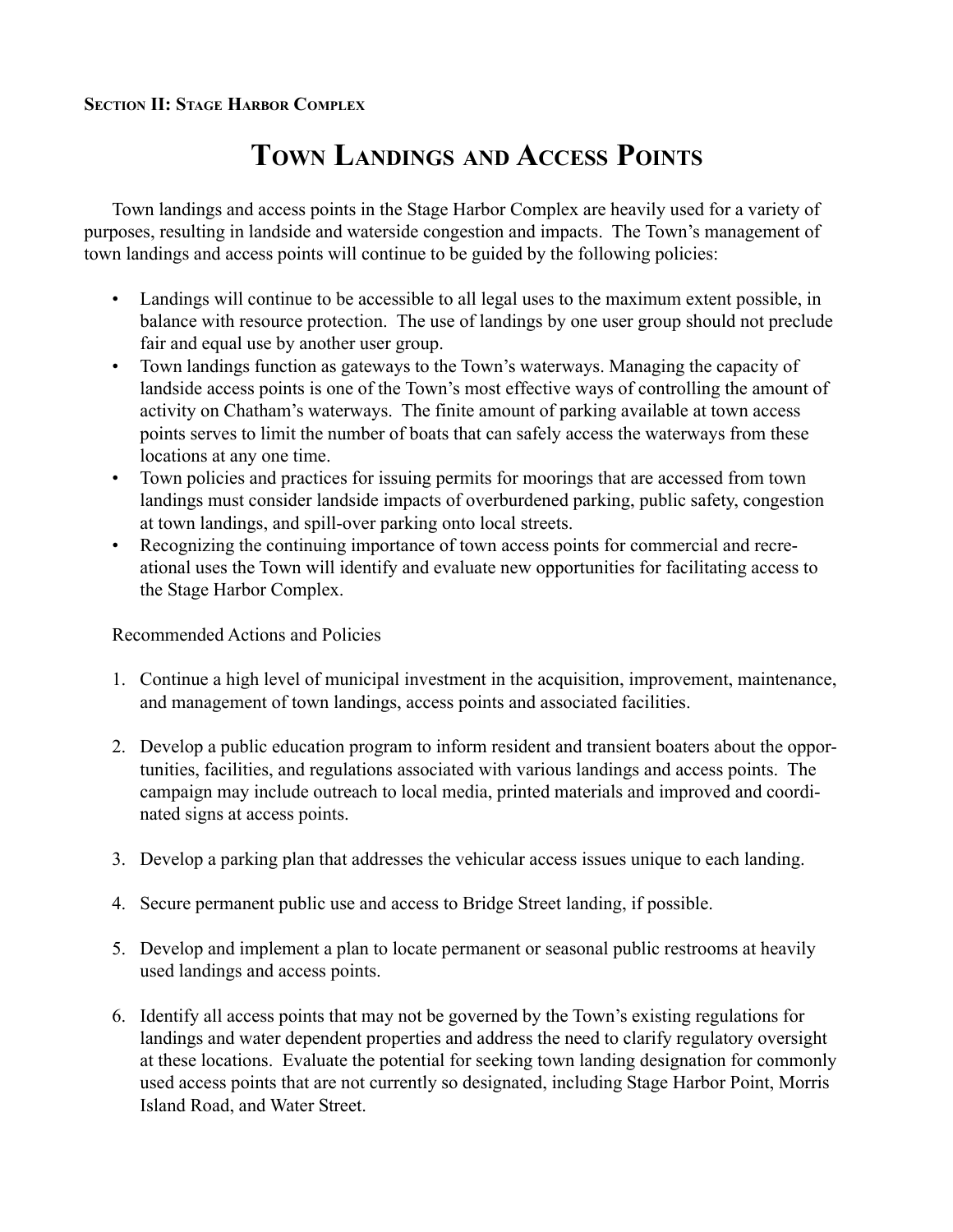- 7. Develop a dinghy storage plan appropriate to conditions at each town landing or access. Approaches to dinghy storage that should be considered include dinghy registration, racks, and use of town-owned "courtesy" dinghies.
- 8. Identify and evaluate opportunities to create or acquire new public access points as they may become available.

# COMMERCIAL FISHING INFRASTRUCTURE

Commercial fishing and shellfishing is important to the local economy and is fundamental to Chatham's heritage. A continuing objective of the Town's management of the Stage Harbor Complex is to ensure that landside and waterside facilities needed to support commercial fishing and shellfishing are adequate to, at a minimum, safely and efficiently handle the current level of commercial fishing and shellfishing activity.

- 1. Evaluate options for ensuring adequate offloading, packaging and storage facilities for the commercial fleet in perpetuity, through repair and maintenance of existing facilities and potential addition of new public or private facilities. Among the options to be explored should be the potential for town purchase and operation of commercial offloading facilities, and incentives for private or cooperative purchase and operation of facilities for these uses. Whenever private waterfront property comes onto the market, the Town should evaluate the potential benefits and feasibility of purchasing the parcel.
- 2. Operators of commercial offloading facilities should provide adequate waste (trash, waste oil, etc.) management procedures and equipment, commensurate with the operation and services provided by the facility, in order to prevent degradation of water quality or surrounding resources.
- 3. Foster cooperation among town officials, commercial fishermen and local marinas and boat yards to ensure that adequate haul out facilities are available to the commercial fleet, and that they meet the most stringent applicable environmental requirements for protection of sensitive coastal resources.
- 4. Provide a reasonable number of public moorings to be made available to transient commercial boats needing to offload in Stage Harbor, provided the boat operators adhere to strict management protocols and all applicable regulations.
- 5. Continue to acquire public moorings at a reasonable rate in balance with the demand for private moorings. Public moorings could relieve demand for private moorings by commercial fishermen and seasonal boaters who only need to use a mooring for a limited period of time.
- 6. Protect provisions within the zoning bylaw that allow for gear storage in residential areas. Gear storage is currently provided at an area at the Chatham Airport. However misuse of the storage site has resulted in the expenditure of town resources to remove hazardous and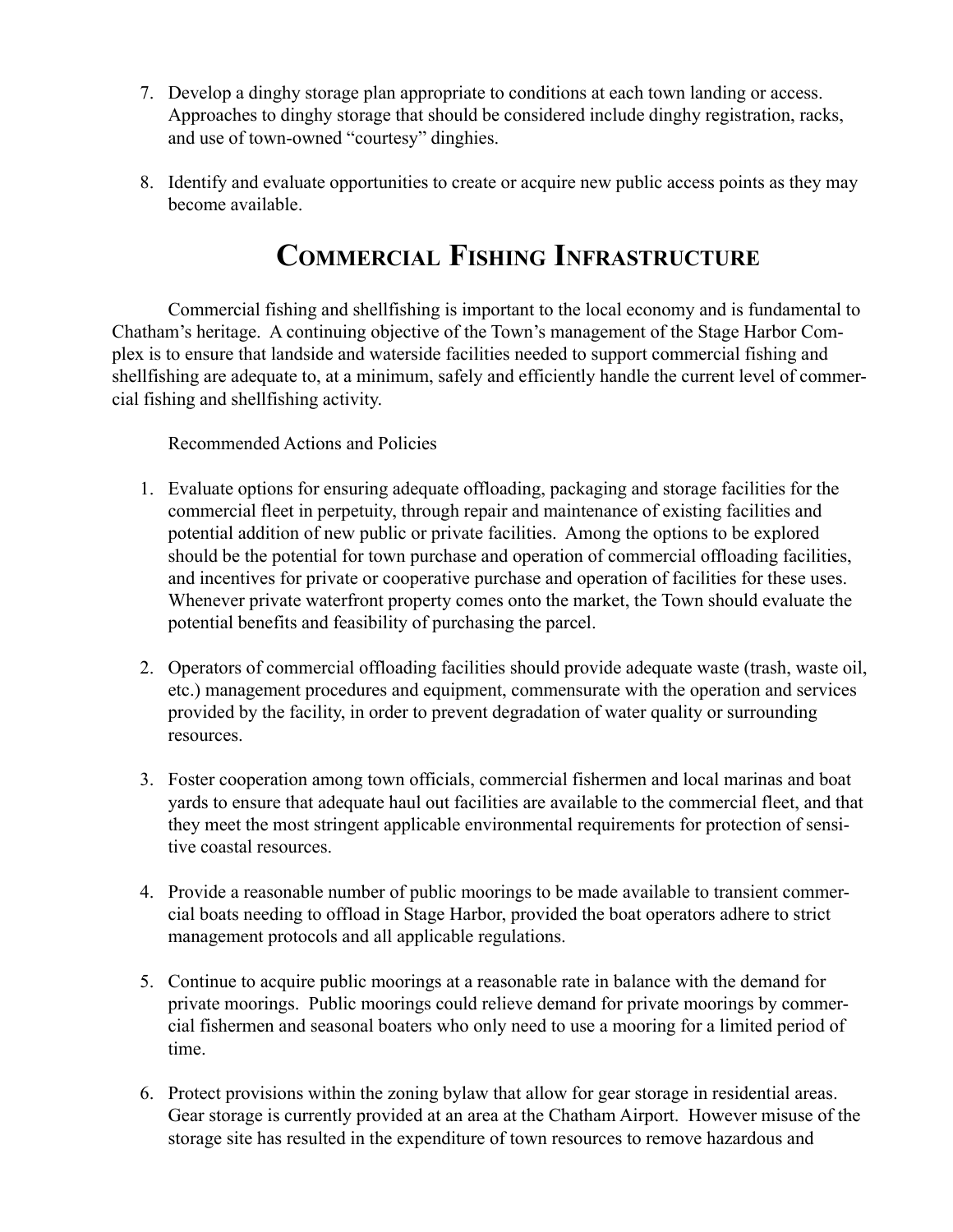inappropriate material from the site. Guidelines and access restrictions should be developed and enforced to prevent future misuse. The Town should evaluate the potential for alternate or additional gear storage areas as needed. Areas that have been under consideration include the Chatham transfer station.

#### MARINA AND RECREATIONAL BOATING FACILITIES

The four private marinas or boat yards in the Stage Harbor Complex provide important services to recreational and commercial vessels, including maintenance, hauling, fueling, boat storage, and parking. The continued safe operation of these facilities is an objective of the Town's management plan.

#### Recommended Actions and Policies

- 1. Marinas and boatyards should be brought into compliance with all existing federal, state and local water quality protection regulations and measures. Operators should be encouraged to voluntarily adopt the most protective best management practices for their operations
- 2. Marinas and boatyards should be allowed to expand activities provided: they meet stringent environmental regulations; the demand for services accommodated by the expansion can be demonstrated; the land use impacts, particularly parking, are adequately addressed; and the use of upland locations can be demonstrated to be infeasible.

#### MOORING MANAGEMENT

The number of mooring permits in the Stage Harbor Complex has increased by one-third since the original management plan was prepared a more than a decade ago. While some portion of this increase is the result of improved record keeping, it is plausible that the number of moorings in the system has increased by a significant number over the past twelve years. While the original plan included a mooring proposals and recommendations, many were not implemented due to concerns about their appropriateness for Chatham's mix of recreational and commercial vessels. Recently the Town has instituted a number of changes in mooring policies and regulations that have improved mooring administration. A key objective of the current plan is to continue to build on that work in addressing issues of mooring congestion, placement, enforcement and environmental impacts.

## Recommended Actions and Policies

1. A comprehensive mooring program for the Stage Harbor Complex—including a mooring layout proposal—that addresses a range of community access and environmental impact concerns and is consistent with state and federal law, is needed. The program should complement existing mooring regulations and be consistent with the South Coastal Harbor Management Plan. Funds to implement the program within a reasonable timeframe should be appropriated by the Town. The number of mooring permits in the Stage Harbor Complex should remain at approximately the current (2003) level until such time as the program has been developed, adopted by the appropriate local authorities, and put into effect.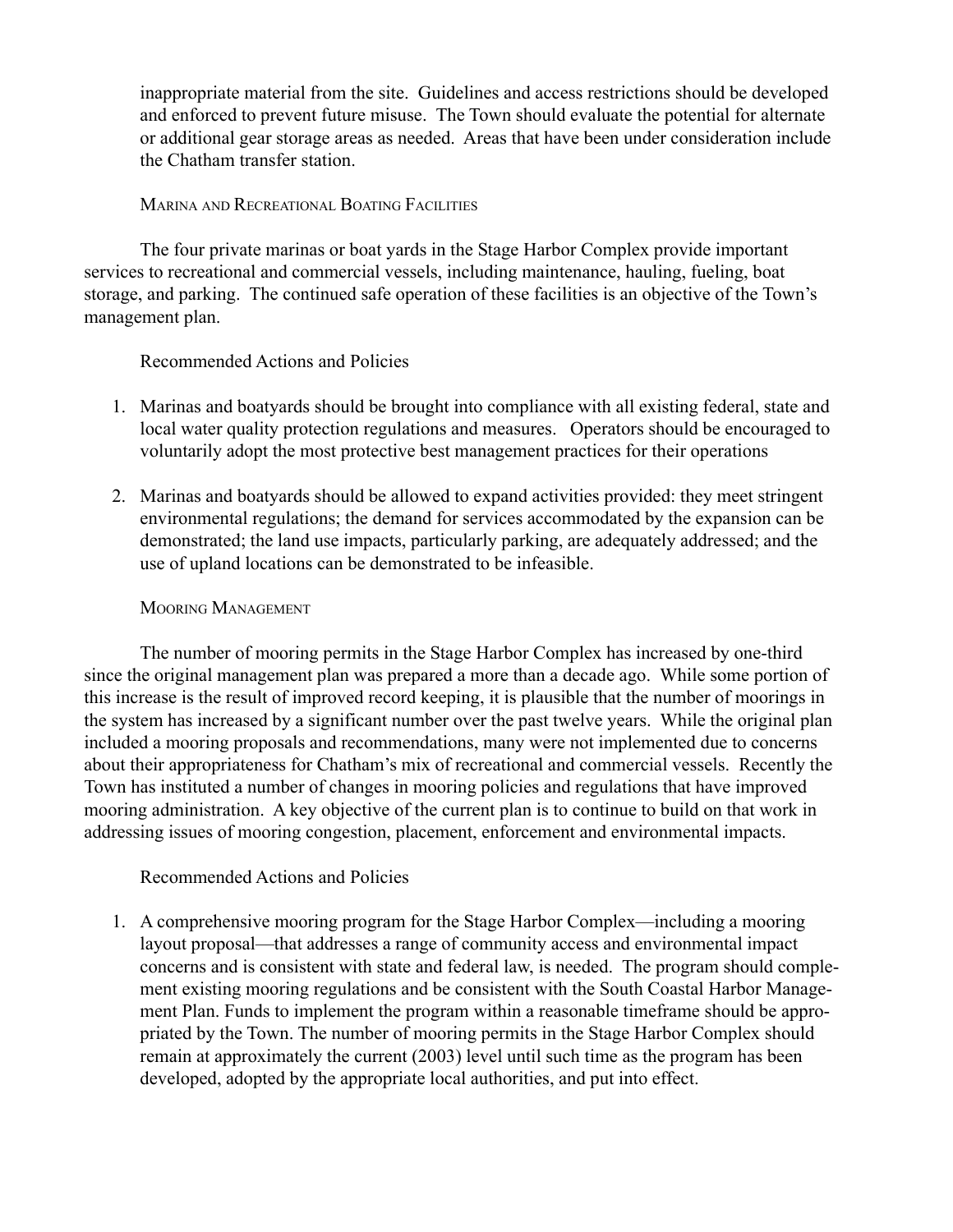- 2. The Harbormaster and Waterways Advisory Committee should continue to evaluate the utilization of environmentally compatible mooring technologies and techniques as a means of limiting impacts on the environment and achieving the mooring layout plan. The use of alternate technologies or methods should not be pursued as a means of increasing the number of moorings in the Stage Harbor Complex. However, as noted above, changes in technology and improvements in layout could achieve efficiencies that result in no net negative impacts on congestion or natural resource impacts from the addition or relocation of moorings throughout the system, and without compromising vessel safety.
- 3. The Town should move forward with a proposal to designate environmentally sensitive areas and enforce the removal of concrete block moorings from those areas within five years of the designation. Specific criteria and evaluation methods for the designation of such areas should be developed.
- 4. Issues of insurance liability and compliance with applicable town bylaws and regulations need to be evaluated and addressed regarding instances when the Harbormaster authorizes temporary use of a mooring by a vessel other than the permit holder's.

REGULATION OF PRIVATE PIERS AND OTHER SHORELINE STRUCTURES

Private docks can have a variety of impacts on public access, navigation, and natural resources values addressed in this plan. Each of these impacts needs to be considered in the consistency review of specific private dock proposals. At the same time, clear permitting guidelines are needed to inform prospective dock permit applicants of the issues inherent in the consistency review and subsequent local and state reviews, and to assist them in assessing the potential for obtaining necessary local and state approvals prior to investment in application. The following actions are recommended to clearly define the purpose and process of the consistency review.

- 1. Undertake an assessment of the entire Stage Harbor Complex shoreline, focusing on the public access, navigation, and natural resource values addressed by the management plan. The assessment is necessary to determine where along the shoreline of the Complex piers may be found in compliance with the plan, and any areas where piers are not in compliance with the plan. The assessment should evaluate primary and secondary impacts on natural resources, public access, water quality, and navigation. (This recommendation applies for the Southway and Nantucket Sound complexes also.)
- 2. The assessment should be used to designate areas where the location of private piers may or may not be consistent with the management plan. The assessment should also be used to evaluate performance and design standards for private docks in areas where they may be consistent. Any such designations or specifications should be recommended for integration in to the local zoning bylaw governing docks, as well as wetland protection regulations. (This recommendation applies for the Southway and Nantucket Sound complexes also.)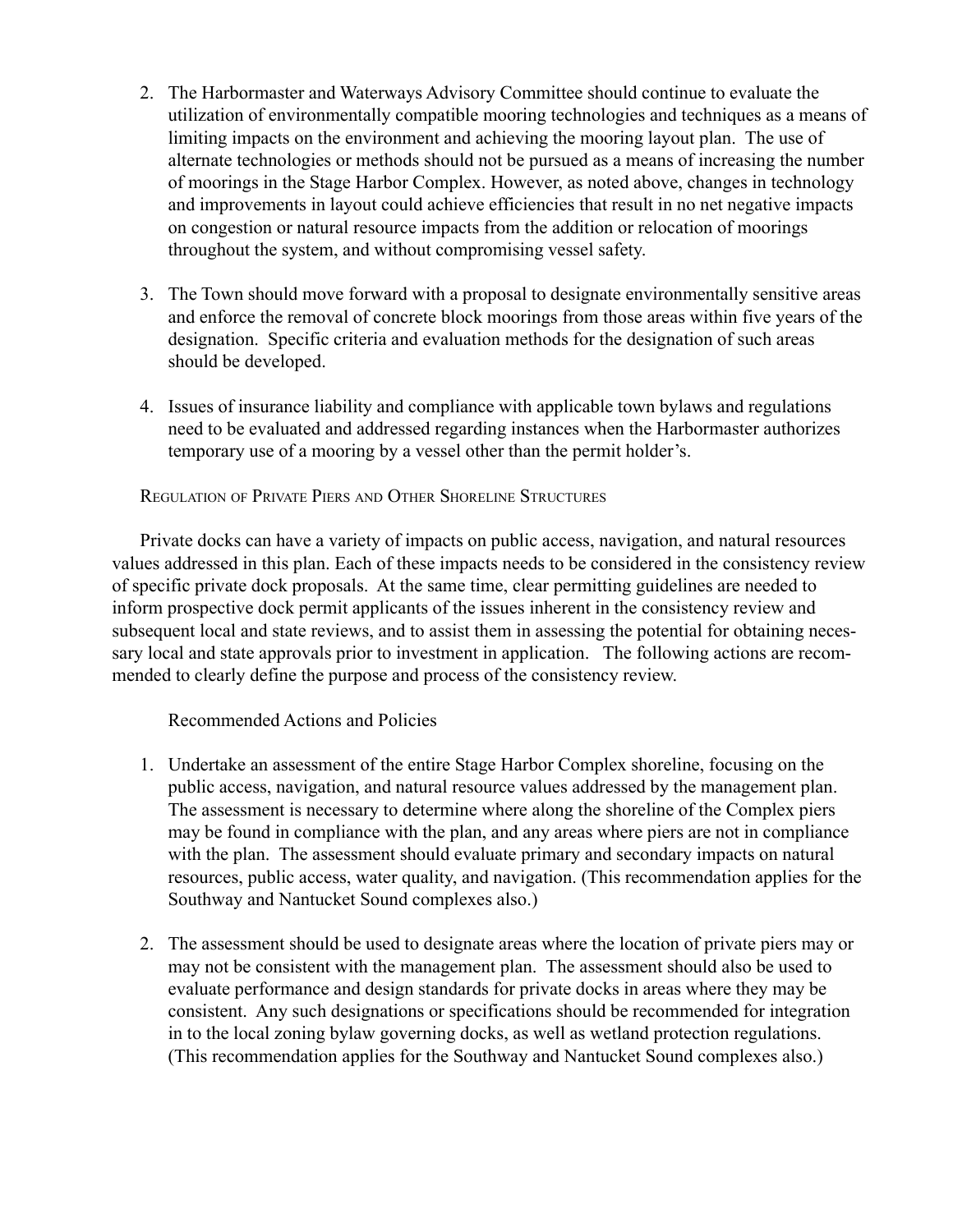- 3. The plan does not address the impacts of other types of structures such as erosion control structures, stairways or walkways. The potential impacts or benefits of these types of structures must also be evaluated, and guidelines for permitting should be developed. (This recommendation applies for the Southway and Nantucket Sound complexes also.)
- 4. The Town should take action to ensure that the Davis dock is removed expeditiously. The Town should act similarly in all other instances that may arise where a private property owner fails to maintain a dock or other structure within the tidelands, resulting in harm to the public and surrounding resources. (This recommendation applies for the Southway and Nantucket Sound complexes also.)
- 5. The Town should work with the Department of Environmental Protection which administers Chapter 91, to monitor all structures within tidelands, including docks, piers, bulkheads and stairways, and ensure they have a valid Chapter 91 license and that the provisions of the license are being enforced. (This recommendation applies for the Southway and Nantucket Sound complexes also.)

## **DREDGING**

On-going dredging in selected areas in the Stage Harbor Complex will be necessary to ensure the safe, navigable passage of vessels. Future dredging may be proposed for on-going maintenance, to create new access, for emergency purposes, or in response to water quality or other natural resource conditions. Dredging should not be allowed to proceed if its primary purpose is to accommodate passage of larger vessels.

- 1. Continue maintenance dredging (dredging of previously licensed dredge sites) of the Federal Channel and other previously licensed dredged areas to continue safe access into the Stage Harbor Complex, and for the use of facilities there.
	- a. Allow dredging to maintain navigable depths at all town landings and access points. Accordingly, the Town should develop an inventory of proposed dredge activities and sites for disposal of dredged material, particularly if there is no prior record of licensed dredging.
	- b. Allow dredging to maintain navigable depths at private facilities such as marinas, boatyards and offloading facilities that provide part of the boating infrastructure and have a license for maintenance dredging
- 2. Allow improvement (new) dredging in areas where shoaling is limiting access through traditionally important publicly navigable waterways. Traditionally open waterways including Buck's Creek, Mill Creek, and Little Mill Pond should be evaluated to determine if dredging would improve access, water quality, and wildlife habitat.
- 3. In the design or review of dredging projects, the Town should ensure that dredging should only occur to the depth required to maintain navigation or improve water quality, and only if a project meets all local, state and federal environmental reviews and is consistent with the approved harbor management plan.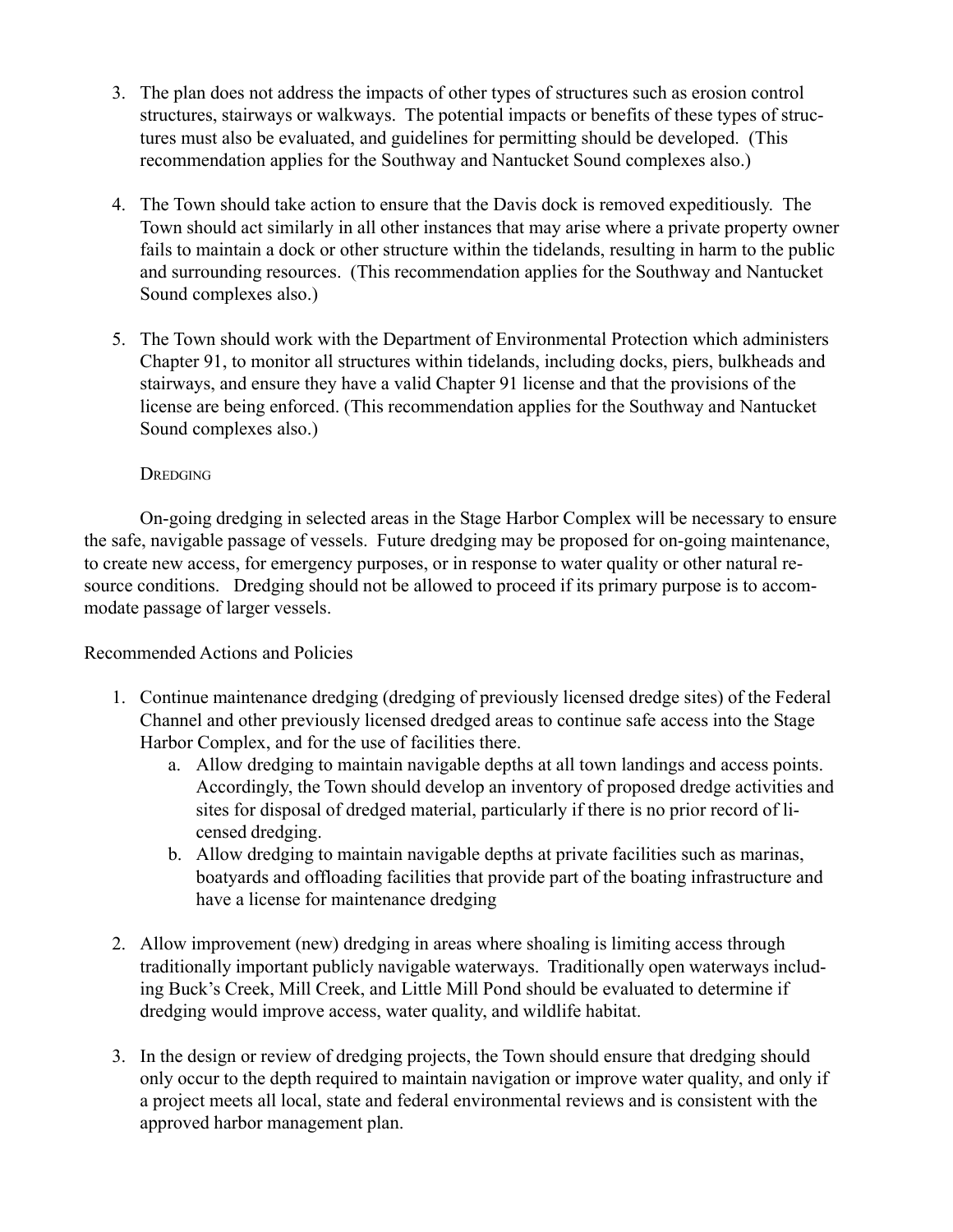4. The Town should ensure that funds are available to undertake regular bathymetric surveys of all navigable channels throughout the Complex to be able to track changes in depth over time.

BOATING SAFETY AND NAVIGATION

The Town should continue a policy of supporting a broad range of recreational and commercial activities in the Stage Harbor Complex while ensuring environmental protection and public safety.

Recommended Actions and Policies

- 1. Continue to use all means available to manage the number and size of boats that access the Stage Harbor Complex through town landings and access points.
- 2. The Harbormaster is encouraged to continue active, highly visible patrol presence during the prime boating season (Memorial Day through Labor Day), especially on weekends.
- 3. Appropriate town officials, as necessary, should undertake relocation of lobster pots when the location of pots poses a hazard to navigation. If such measures are not sufficient to address the problem, then regulatory steps should be considered.
- 4. Public education and changes in waterways regulation should be evaluated to promote safe and appropriate use of recreational equipment and activities, including but not limited to kayaks and canoes, windsurfing, kite sailing, towed tubes and water skis, and swimming.

# COMMERCIAL AND RECREATIONAL SHELLFISHING

Commercial and recreational shellfishing is an important part of Chatham's heritage and the local economy. The plan seeks to support commercial and recreational shellfishing through regulatory enforcement, resource management and a continued high level of commitment to propagation.

- 1. Continue the Town's commitment to propagation of the wild shellfishery. Currently, Chatham has one of the most innovative and far reaching propagation programs among Cape Cod towns. The many years of successful propagation are no doubt largely responsible for the sustainability of commercial shellfishing in the community. The Town should explore the benefits of expanding the propagation program to encompass other species and to increase the production of seed. The adequacy of the existing upwelling facility to meet the Town's long-term propagation needs should be evaluated.
- 2. The number of commercial and recreational permits has increased over the past several years. The Town should ensure that increases in the number of permit holders is matched by a commensurate increase in the amount of resources spent on enforcement.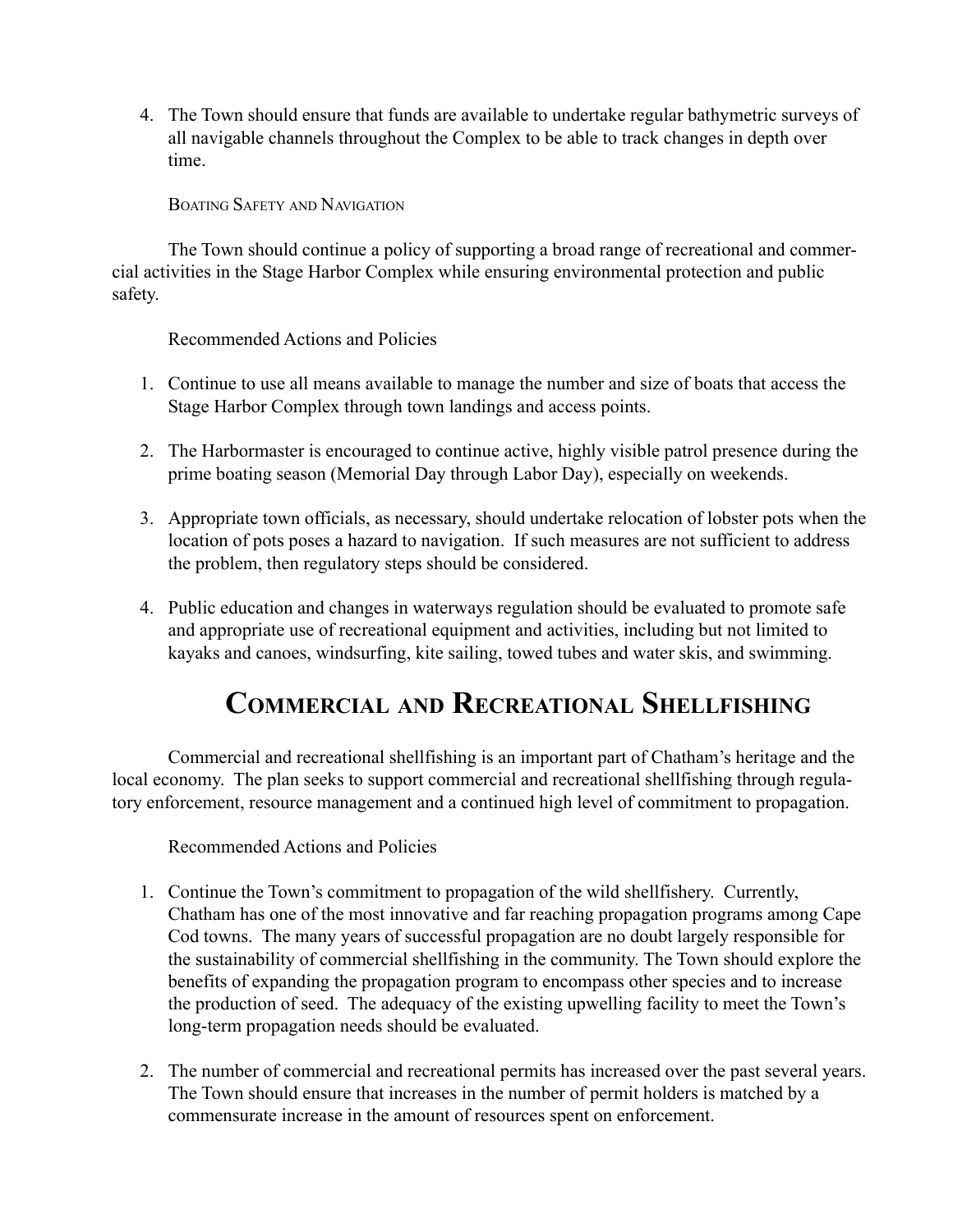- 3. The ability to offload shellfish at town landings is an important part of the local shellfishing industry and is among the charter uses of those facilities. The on-going importance of this activity at town landings is acknowledged by the plan. The on-going management of town landings should ensure that offloading activity is undertaken in compliance with all applicable town bylaws and regulations.
- 4. Through the development of the comprehensive mooring program proposal (see 3.4 above) the town should evaluate creative methods for addressing demand for increased access to moorings for commercial shellfishermen.
- 5. In evaluating proposals for waterways projects, the Town should require applicants to provide documented assessment of impacts on shellfish or shellfish habitat and access to shellfish beds, from projects including: dredging, private and public docks, moorings and mooring fields, erosions control structures, catwalks. Preservation of shellfish, shellfish habitat, and public access to shellfish habitat should be given special consideration, in balance with broader public access needs.

# WETLANDS AND EELGRASS

Coastal wetlands serve many important environmental functions. They provide habitat to a wide variety of terrestrial, avian and aquatic species, they moderate flooding cause by storm events, and they absorb pollutants from ground water and surface waters before reaching coastal waters. The protection of these critical resources is an objective of the plan.

Recommended Actions and Policies

- 1. Protection of salt marsh should be a priority consideration in the review of projects for private docks, marina or boatyard expansion, erosion control structures, walkways and dredging.
- 2. Opportunities for the restoration of damaged salt marsh, and for identifying land to provide inland migration, should be identified and explored
- 3. The Town, through its water quality monitoring program and wastewater planning efforts, should continue to monitor changes in eelgrass throughout the complex and develop an understanding of the causes of eelgrass variability.

# WATER QUALITY

The original management plan contained extensive analysis of nutrient loading from surrounding land uses, and the effects of excess nutrients on water quality throughout the Stage Harbor Complex. Since then the Town, in cooperation with the Chatham Water Watchers, has undertaken an extensive water quality monitoring program and has nearly completed two comprehensive planning efforts that address land use and wastewater issues cited extensively in the original plan: the Chatham Comprehensive Nutrient Management Plan and the Chatham Comprehensive Plan. The swift implementation of these plans will help protect Chatham's coastal resources and drinking water supplies.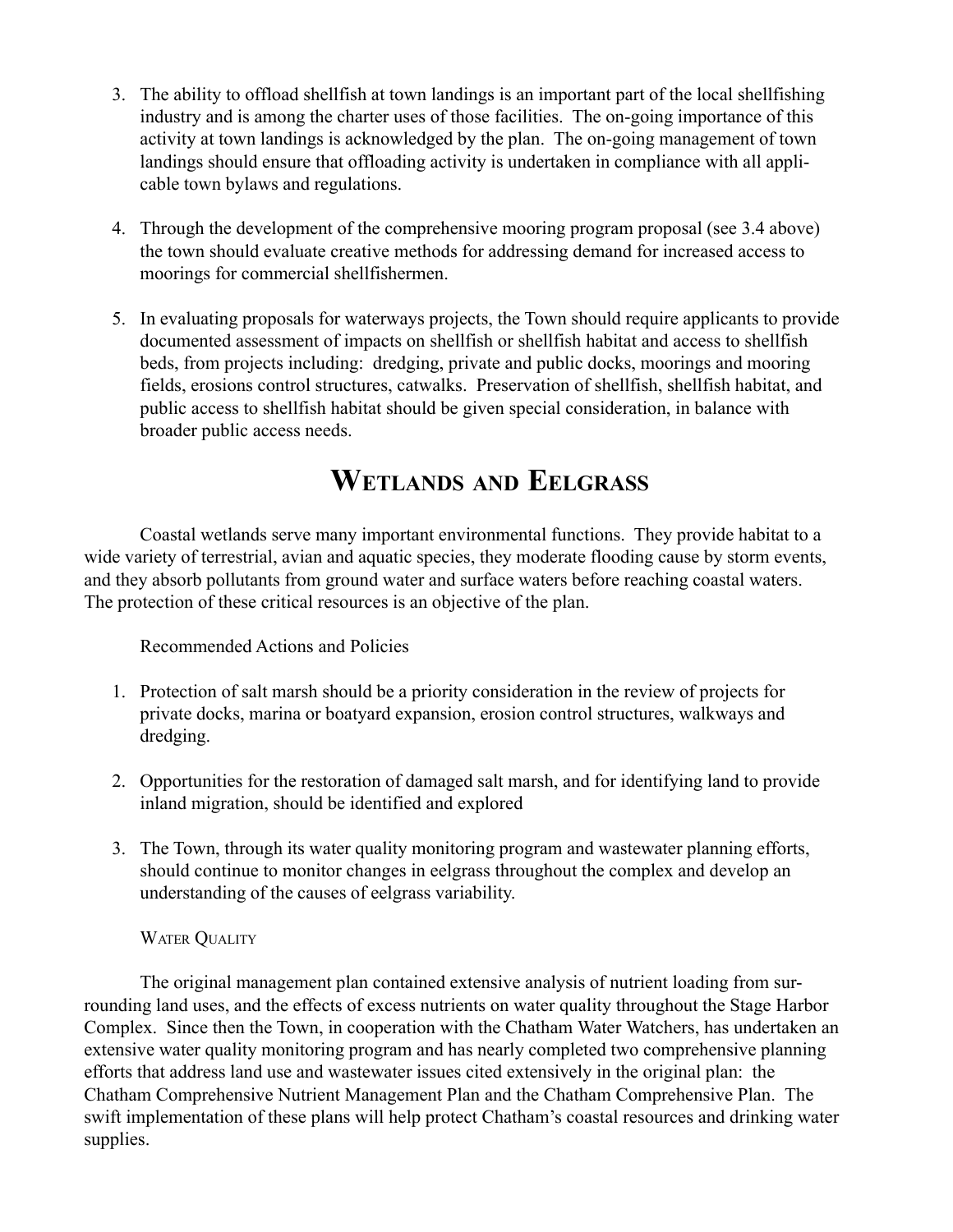Recommended Actions and Policies

- 1. The Town should continue a high level of commitment to water quality monitoring throughout the Stage Harbor system. Implementation of the recommendations of the nutrient management plan should be a priority.
- 2. The Town should carefully consider employing DNA testing, or other feasible method of determining bacteria sources, in areas where sustained high bacteria counts have been recorded on a frequent basis. If in those areas a bacteria source is identifiable, the Town should undertake or require responsible parties to undertake remediation efforts (This recommendation applies for the Southway and Nantucket Sound complexes also.)
- 3. The Town should review the Coast Guard Area Committee Oil Spill Contingency Plan for Southern Massachusetts and Rhode Island and to evaluate whether it adequately addresses local emergency response needs. Recognizing that the Harbormaster must notify the Coast Guard of any fuel spill, the Town should develop a locally tailored emergency response plan to address spills that, while harmful to the area, may not trigger intervention by the Coast Guard. (This recommendation applies for the Southway and Nantucket Sound complexes also.)
- 4. The Town should continue to monitor research and policy developments regarding Harmful Algal Blooms (HABs). Based on information generated from regional and national institutions, and based on local conditions, the town should develop a plan to address the prevention, mitigation, and control of HABs. (This recommendation applies for the Southway and Nantucket Sound complexes also.)

SHELLFISH RESOURCES

Shellfish resources within the Stage Harbor Complex are often referred to as the "bread and butter" of the Town's shellfishing industry. Commercial and recreational harvesting of bay scallops, quahogs, soft-shell clams, and mussels occurs throughout the Stage Harbor Complex. Protection and enhancement of shellfish habitat—to ensure on-going viability of the wide variety of species native to these waters—is an important of objective of the plan.

- 1. The Town's shellfish propagation program should continue to be supported. The existing upwelling facility should be evaluated to determine if it is adequate to meet the Town's longterm propagation needs. To the extent that there is a desire to increase the volume or variety of species addressed by the program, increases in funding for the propagation program and a larger or additional upwelling facility may be necessary.
- 2. Impacts to shellfish habitat resulting from excessive nitrogen in coastal waters is being documented through the Town's wastewater planning project. Continued loss of habitat will have a dire impact on the local shellfishing industry. Implementation of wastewater management measures aimed at reducing the flow of nitrogen into coastal waters should be expedited. The potential for reclamation of degraded habitat areas also should be considered.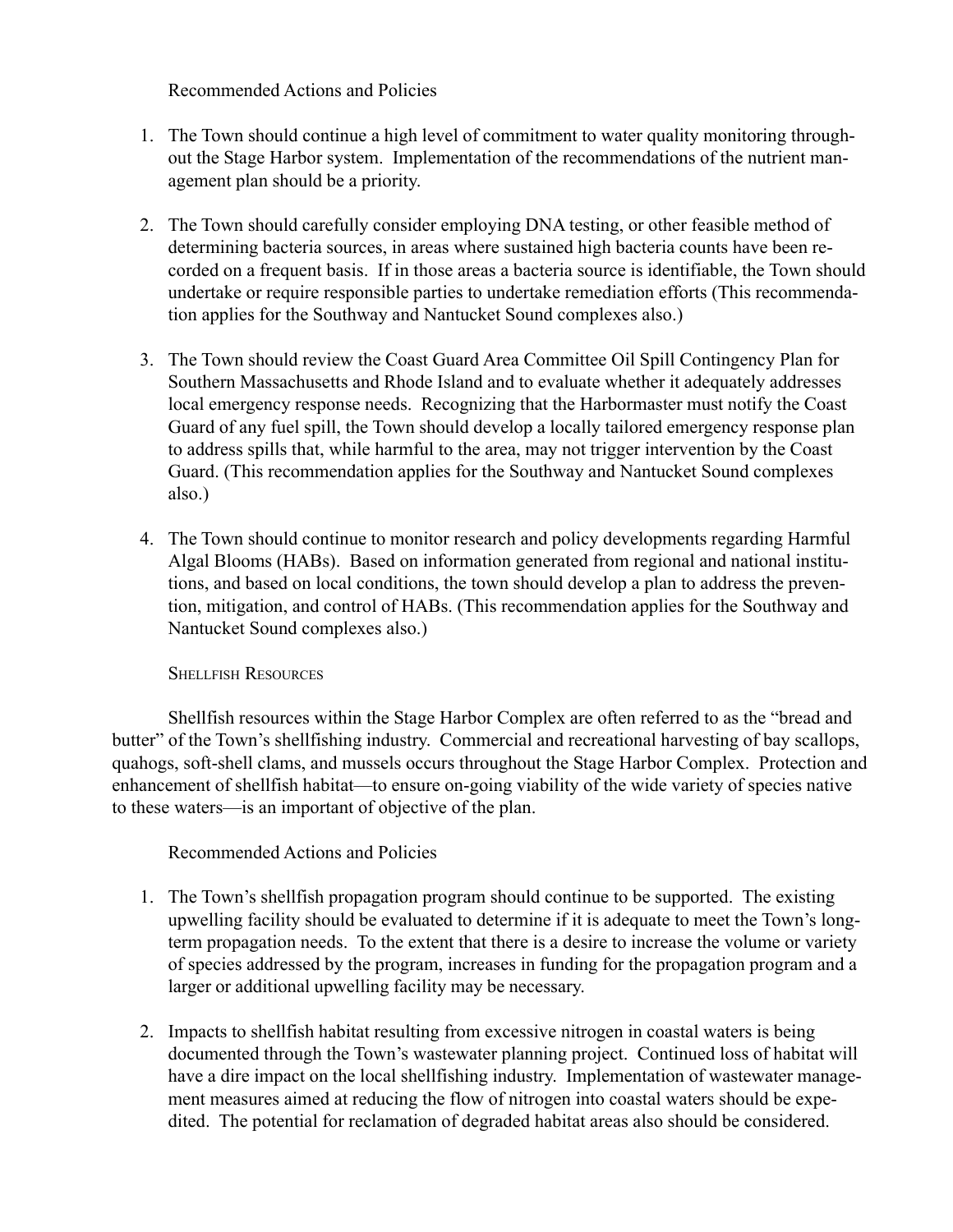LAND USE AND VISUAL CHARACTER

The historical features, scenic qualities and water views surrounding the Stage Harbor Complex contribute to the public's enjoyment of the resource. Public views and vistas from both land and water throughout the Stage Harbor Complex help to define the area's unique character. These are important elements of the local citizen's experience of the area, and also contribute to the community character that attracts seasonal residents and visitors to the town who in turn help support the local economy.

Recommended Actions and Policies

- 1. Support the recommendation in the Comprehensive Plan to maintain and reopen views on town properties where unmanaged vegetation has or threatens to obscure views. Work with private property owners to promote similar efforts.
- 2. Explore mechanisms for preserving and restoring water views from public roads in residential areas.
- 3. The Town should develop management guidelines to address encroachment at town landings and access points.
- 4. In the process of revising Chathamís zoning bylaws, consideration should be give to the current definition of water dependent uses to ensure that it encompasses all uses that support desirable water dependent activities and public access.

## SECTION **III.** SOUTHWAY COMPLEX

## CONTINUED ACCESS

The Southway encompasses areas under the jurisdiction of the Town of Chatham, the Cape Cod National Seashore, and the U.S. Fish and Wildlife Service. Recent changes in the geomorphology of the area that have occurred and that are expected to continue suggest that South Beach and Monomoy may ultimately join together. The potential connection between the landmasses may lead to management concerns and questions about regulatory jurisdiction and ownership.

# Recommended Actions and Policies

1. The Town should work with the National Park Service and the U.S. Fish & Wildlife service to evaluate a range of management issues that could emerge should North Monomoy Island and South Beach landmasses join. These issues include the need to update data and studies concerning changes in the geomorphology of the area; the need for policies to ensure ongoing access to Monomoy for commercial shellfishing; and the need for navigation management in the event that the Southway navigational channel fills in due to shoaling. Areas currently under local ownership and management should remain under local ownership and management in the event that the landmasses are joined.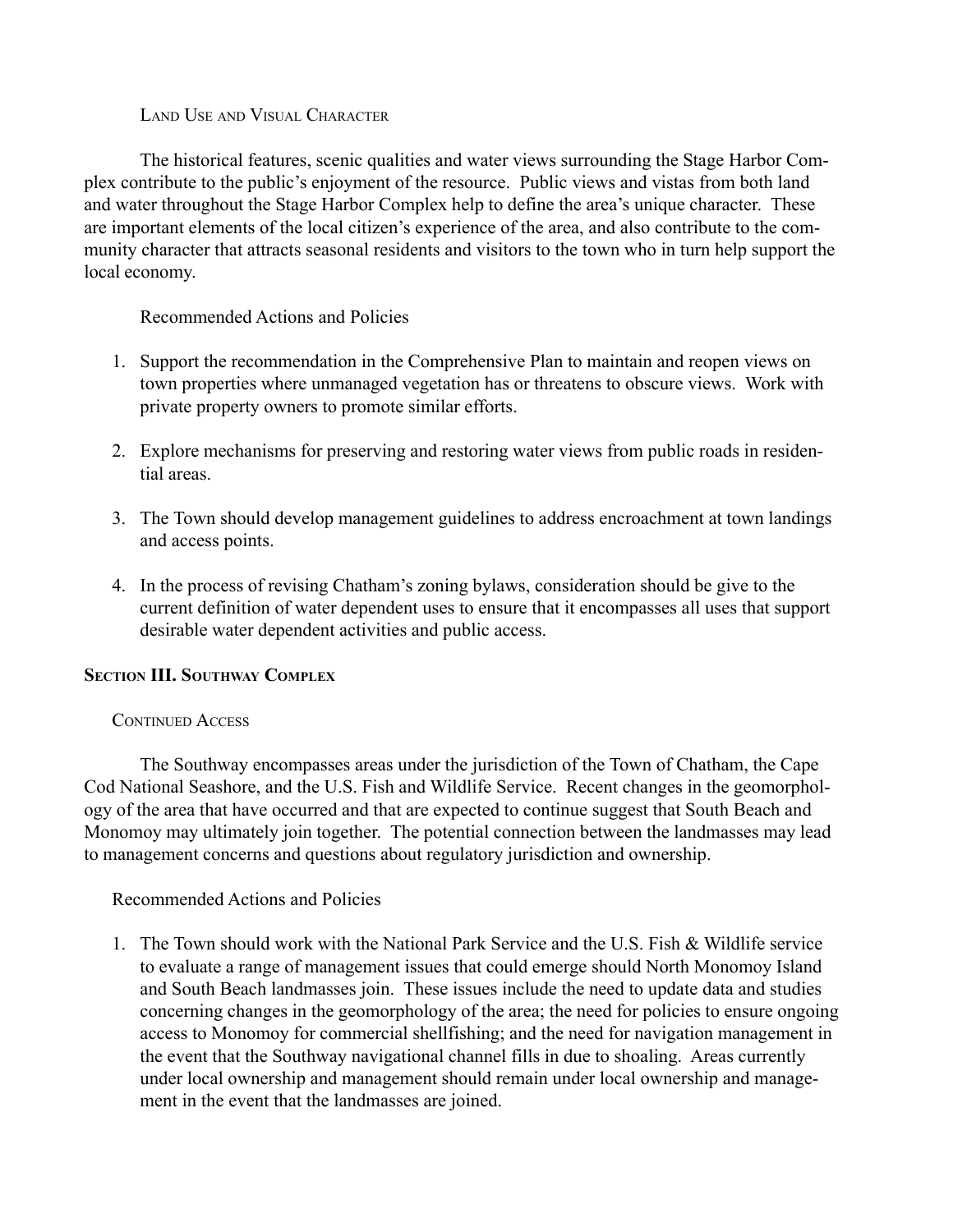# PUBLIC SAFETY

The Southway has become an increasingly popular boating destination. The area experiences heavy boat traffic, often with vessels operated at excessive speeds. The narrow channel and strong currents pose added challenges for boaters.

Recommended Actions and Policies

1. The Town, through the Harbormaster, should continue to carefully monitor vessel traffic throughout the area and evaluate the need for further speed control measures, or other management actions aimed at keeping vessel conflicts or disturbance to nearby wildlife at a minimum.

NATURAL HABITAT AND RESOURCE PROTECTION

The Southway provides important habitat to a wide variety of marine and terrestrial animals. The intrusion of boaters may be harmful to these important habitats. Special efforts must continue to ensure the area's biodiversity

Recommended Actions and Policies

- 1. The Town, through the Health and Environment Department and Harbormaster, should pursue the federal designation of the Southway within the three-mile limit of local jurisdiction as a No Discharge Area. The disposal of treated or untreated boat sewage is illegal within a No Discharge Area. Currently disposal of treated sewage in the area is permitted, although strongly discouraged. Disposal of untreated sewage is permissible in federal waters (beyond three miles off shore). The adequacy of pump out capacity at Old Mill Boat Yard in Stage Harbor will need to be evaluated as part of the application process. The Town should identify and secure resources necessary to ensure adequate pump out capacity and public outreach and education activities to support the designation. (This recommendation applies for the Nantucket Sound Complex also.)
- 2. The Town should continue to work with the appropriate governmental and non-governmental agencies involved in marine mammal protection, as well as seal tour providers to take measures to prevent harassment or injury to seals, and to report and respond to events as they occur. Measures may include monitoring and survey activities, public education efforts, enforcement of speed controls in the area, and placement of signs.

# SECTION IV: NANTUCKET SOUND COMPLEX

#### SHORELINE PROTECTION

Protection of public and private shoreline from the process of erosion is a major management objective in Nantucket Sound. The Town's efforts to stabilize the shoreline should place priority on the protection of the Town's public beaches, and the safety of navigation.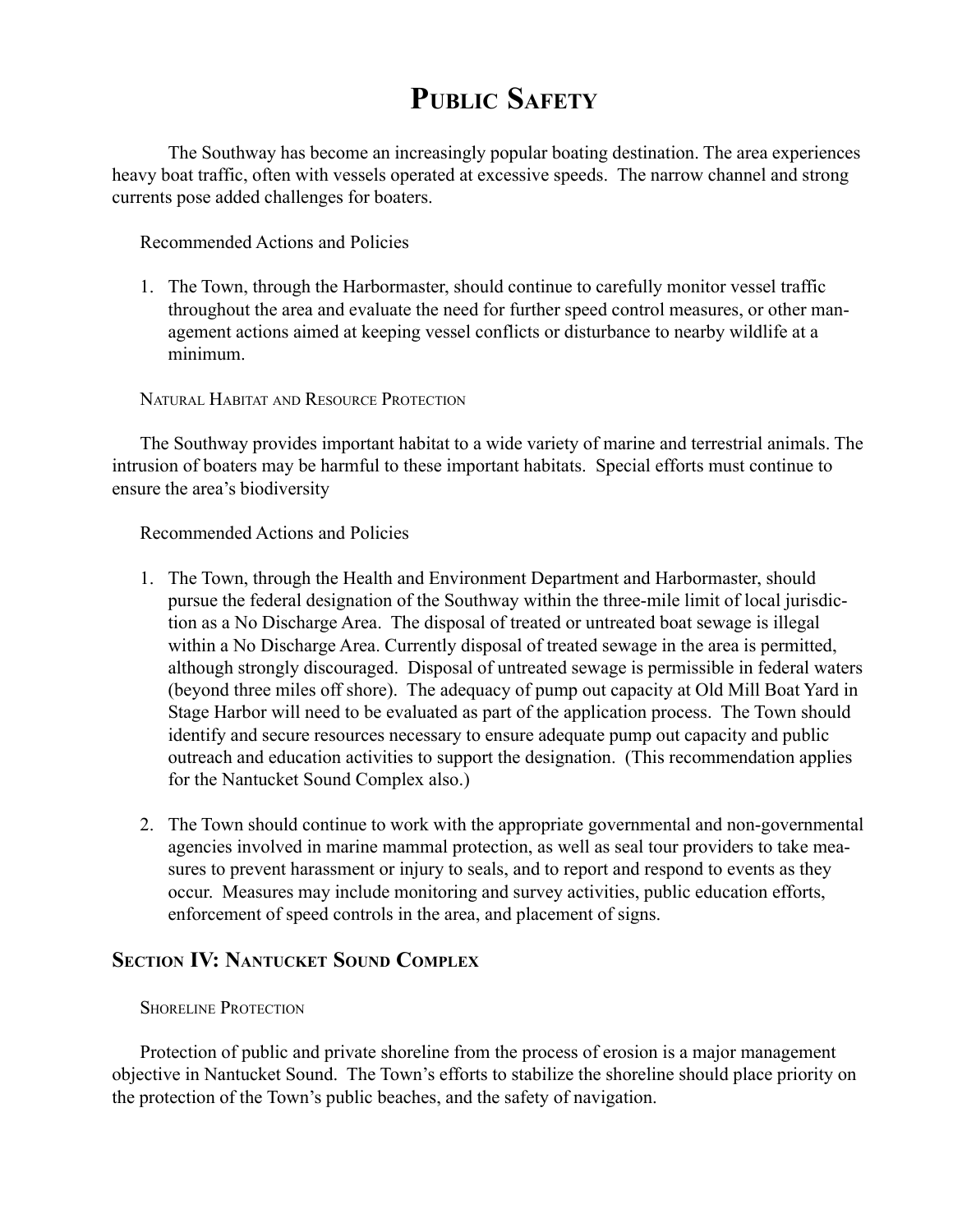#### Recommended Actions and Policies

- 1. The Town should place high priority on nourishment of public beaches as needed to mitigate erosion. Sections of the Nantucket Sound shoreline should be evaluated and prioritized for periodic re-nourishment. The Town has already identified a need to nourish Cockle Cove Beach and has done so with material from the dredging of Stage Harbor channel. Erosion along Forest, Pleasant Street and Ridgevale beaches should also be evaluated for future nourishment projects. Harding's Beach, which has been fairly stable over recent years, should also be carefully evaluated. The Town should also identify a list of potential sediment sources that could include upcoming channel dredgings, and the Army Corp of Engineer dredged material disposal site located in Nantucket Sound.
- 2. The Town needs to develop guidelines for permitting erosion control structures on public and private property along the Nantucket Sound shoreline, including estuarine areas. The guidelines should seek to balance the needs of private land owners to protect their property with the need to protect against loss of public beach or wildlife habitat due to erosion.
- 3. The current configuration of groins and jetties along the Nantucket Sound shoreline, particularly between Red River and Mill Creek, should be evaluated to determine their current effectiveness in shoreline stabilization and their role in eroding down drift beaches. The Town of Harwich, which is experiencing erosion at Red River Beach, should be invited to participate in the evaluation and re-design discussion. The evaluation process must include the participation of shoreline property owners who would need to participate in, or could be affected by, any proposed redesign of structures. The objectives of the evaluation and redesign discussion should be the continued stabilization of public and private shoreline, the protection of public beaches, and the preservation of wildlife habitat.
- 4. The shoreline monitoring program underway under the auspices of the Town and the Friends of Chatham Waterways is an important step in developing baseline data and monitoring trends in shoreline conditions. The Town should provide the necessary support to ensure that the monitoring program continues. Results from the monitoring program should be considered in the evaluation of areas for re-nourishment, as outlined above.

## MAINTENANCE AND MANAGEMENT OF PUBLIC BEACHES

Chathamís Nantucket Sound beaches are critical community assets. The maintenance and protection of the beaches should continue to be a community priority. The Park and Recreation Commission will continue to manage and maintain the public beaches. The Coastal Resources Department and Harbormaster also will have roles in ensuring the protection and safe use of the public beaches. The following actions are recommended to guide the management activities of Town officials and departments.

## Recommended Actions and Policies

1. The existing official beaches adequately meet current demand for public beaches. However, should demand for beach access reach a point where Ridgevale, Cockle Cove, and Harding's Beaches are experiencing consistent saturation of available parking, the Town may need to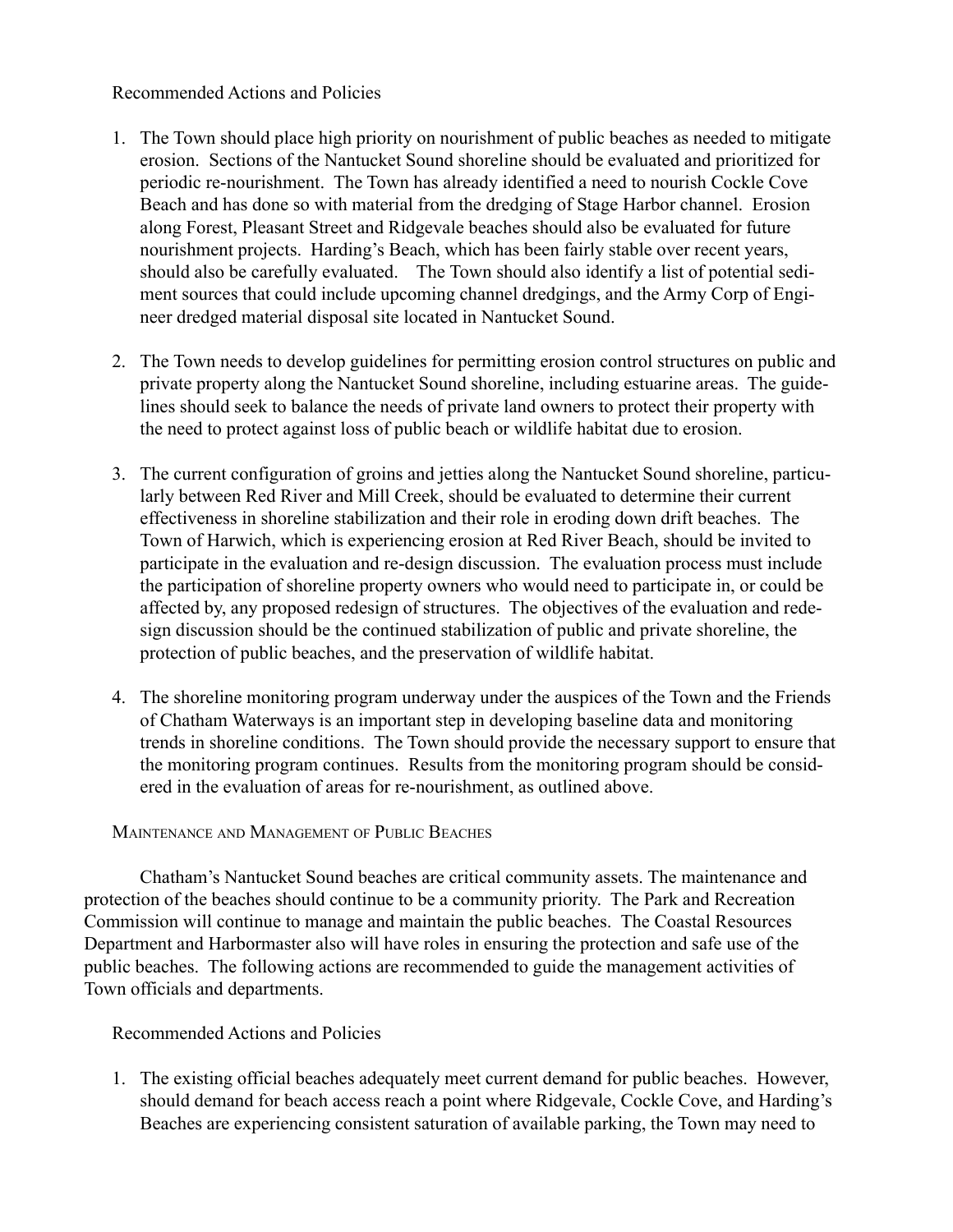consider management options and strategies for addressing demand. Any such management action, strategy or policy should strive to maintain the environmental integrity of the beaches and surrounding wetlands, respect traditional uses of the areas, and preserve the quality of beach experience provided.

- 2. Public safety is a concern in locations where boating activity takes place in proximity to swimmers and moored vessels. Forest Beach and Ridgevale Beach are areas where increased boating and beach activities have heightened concerns for potential conflicts. The Harbormaster and Park and Recreation Commission should address potential conflicts through public education, enforcement and, as needed, demarcation of swimming and boating areas.
- 1. The raking and piling of seaweed at Harding's, Cockle Cove and Ridgevale beaches has helped to stabilize dunes and reduce a public nuisance caused by excessive seaweed. The Park and Recreation Commission should adopt a plan to continue this program in a safe and effective manner.
- 2. The Parks and Recreation Commission should continue its policies concerning commercial activity at public beaches. The Commission currently bids out the right to provide limited mobile food and beach related sundries (except at Ridgevale Beach where such goods are sold on adjacent private property). The Commission should continue to prohibit the expansion of commercial activities at beaches.
- 3. Rules for pet access at public beaches should be continued and enforced. Signs indicating access rules, and "Mutt Mitt" dispensers, should be installed and maintained at all public beaches. Continued public education is needed regarding the need to pick up pet waste, especially along the shoreline where shellfishing and swimming occur.

## PROTECTION OF HABITAT

The waters and associated upland of the Nantucket Sound Complex provide a variety of marine, terrestrial and avian habitat. Adequate steps must be taken to ensure that the habitat value of the Nantucket Sound Complex is preserved and, if necessary, restored.

- 1. The Town should continue a high level of commitment to water quality monitoring throughout the Nantucket Sound system. Implementation of the recommendations of the nutrient management plan should be a priority. Developments and activities that fall within the jurisdiction of health and wetland protection regulations should be held to the strictest standards applicable.
- 2. The Town is encouraged to continue a high level of commitment to public aquaculture projects, such as the grow-out area in Mill Creek, which seek to build the vitality of public shellfisheries. Through the Shellfish Constable the Town should seek to identify potential new grow-out locations within Nantucket Sound or elsewhere in Chatham's waters.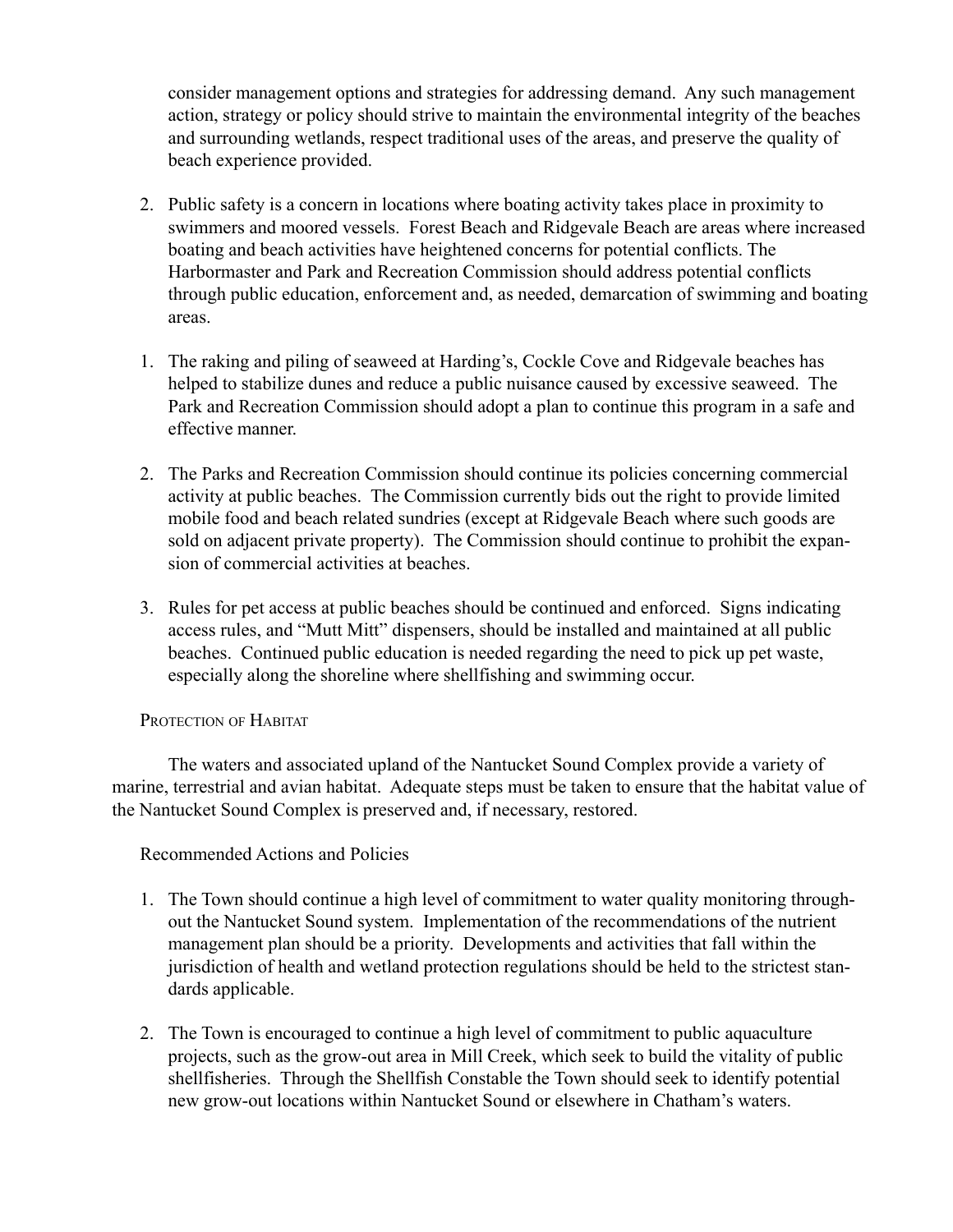#### BOATING AND NAVIGATION

Boat traffic has intensified throughout the Nantucket Sound Complex. Recreational and commercial boating is integral to Chatham's community character and local economy, and the Town should continue to promote policies and regulations that support safe boating. In some instances in the Nantucket Sound Complex, increased boating activity conflicts with other uses or natural resource conditions. The following recommendations are provided to augment existing regulations and policies in addressing those issues.

- 1. The Town has issued approximately twenty-four weir permits in its Nantucket Sound waters, with approximately one-third of those permits in use at any one time. The location of active weirs is based on a number of factors and changes from year to year. As commercial and recreational boat traffic continues to grow throughout Nantucket Sound it is important to affirm the importance of the permitted sites to the local fishing industry, as well as the potential for any of the alternate permitted sites to be used at any one time.
- 2. The Harbormaster has issued 89 mooring permits throughout the Nantucket Sound Complex. The Harbormaster should continue to limit the issuance of new mooring permits and maintain waiting lists at these locations. An abundance of eelgrass and shellfish habitat, shallow water, and the location of a Town aquaculture grow-out facility are factors that support a limit on mooring permits in Taylor's Pond and Mill Creek. Limited parking, the presence of swimmers in proximity to moorings, and frequent severe weather conditions are the basis for limiting moorings in the open Sound.
- 3. The demand for and impacts from dry sailing and dinghy storage at public beaches and landings need to be evaluated. The evaluation should consider the need for the permitting or registration of boats left on shore, use of courtesy dinghies at town landings, and other management recommendations.
- 4. Due to the importance of shellfish habitat in the estuarine waters of the Nantucket Sound Complex, dredging in those areas should be limited to extreme storm events or other uncontrolled events that preclude use of traditionally navigable waterways. In such cases dredging should only be pursued to approximate conditions that existed immediately prior to the event. Dredging in the outer waters of Nantucket Sound, for navigation or for mining of sediment for nourishment of beaches and other vulnerable shoreline areas may be necessary. Under any circumstances dredging should only be undertaken if all applicable federal, state, county and local environmental standards and requirements for dredging and dredged material disposal are met.